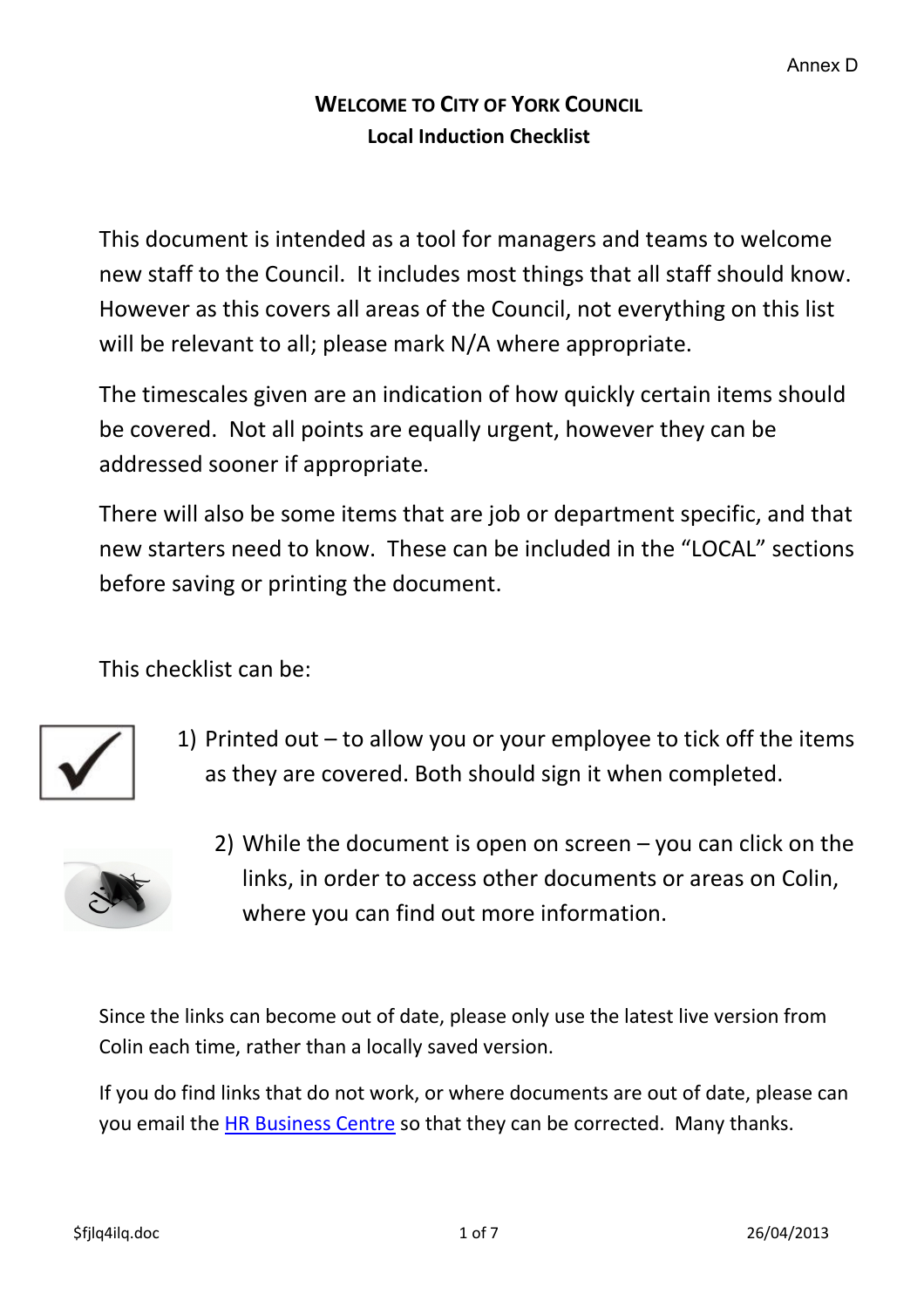## **WELCOME TO CITY OF YORK COUNCIL**

## **Local Induction Checklist**

**This form is to be completed by the Manager and new starter as appropriate.** 

**It must be sent to HR Business Centre (HRBC) to be saved on the individual's personal file, at the end of the 3 month induction period.** 

**This checklist covers standard information which should be provided for new starters, and may be supplemented by directorate specific information as appropriate to the nature of the post.** 

**Casuals should receive the information that is in the "1st day" column.** 

*Before use, please check that you have the latest version from Colin.*

| <b>Employee Name:</b>        | <b>Emp No:</b> |                       |
|------------------------------|----------------|-----------------------|
| <b>Job Title:</b>            |                |                       |
| Department:                  |                | Directorate:          |
| <b>Date of Commencement:</b> |                | <b>Work Location:</b> |
| <b>Manager's Name:</b>       |                |                       |

| $\overline{25}$<br><b>PRE-COMMENCEMENT</b><br>Things to do:                             | Completed |  |  |  |
|-----------------------------------------------------------------------------------------|-----------|--|--|--|
| Payroll notified of start date, pay details etc and ensure establishment is up to       |           |  |  |  |
| date. See New starter - guidance and forms                                              |           |  |  |  |
| Meetings with manager diarised + Meet the team<br>$\bullet$                             |           |  |  |  |
| Nominate a 'Buddy' to look after them on first day<br>٠                                 |           |  |  |  |
| Office equipment / tools / protective clothing made available                           |           |  |  |  |
| Place booked on "Introduction to York" briefing. Booking Form                           |           |  |  |  |
| Contact ICT to arrange: PC access via ICT self service.                                 |           |  |  |  |
| Send email to <i>ICT Service Desk Mailbox</i> to arrange Telephone number (+ Pick up or |           |  |  |  |
| Hunt groups if applicable).                                                             |           |  |  |  |
| Arrange appropriate access to relevant systems eg iTrent, FMS, P2P<br>$\bullet$         |           |  |  |  |
| Appointment made to obtain CYC ID / swipe card(s)                                       |           |  |  |  |
| Identify appropriate H&S assessments for job see SMS compliance notes                   |           |  |  |  |
| Identify and arrange any essential on the job training                                  |           |  |  |  |
| Other LOCAL action:                                                                     |           |  |  |  |
|                                                                                         |           |  |  |  |
|                                                                                         |           |  |  |  |
|                                                                                         |           |  |  |  |
|                                                                                         |           |  |  |  |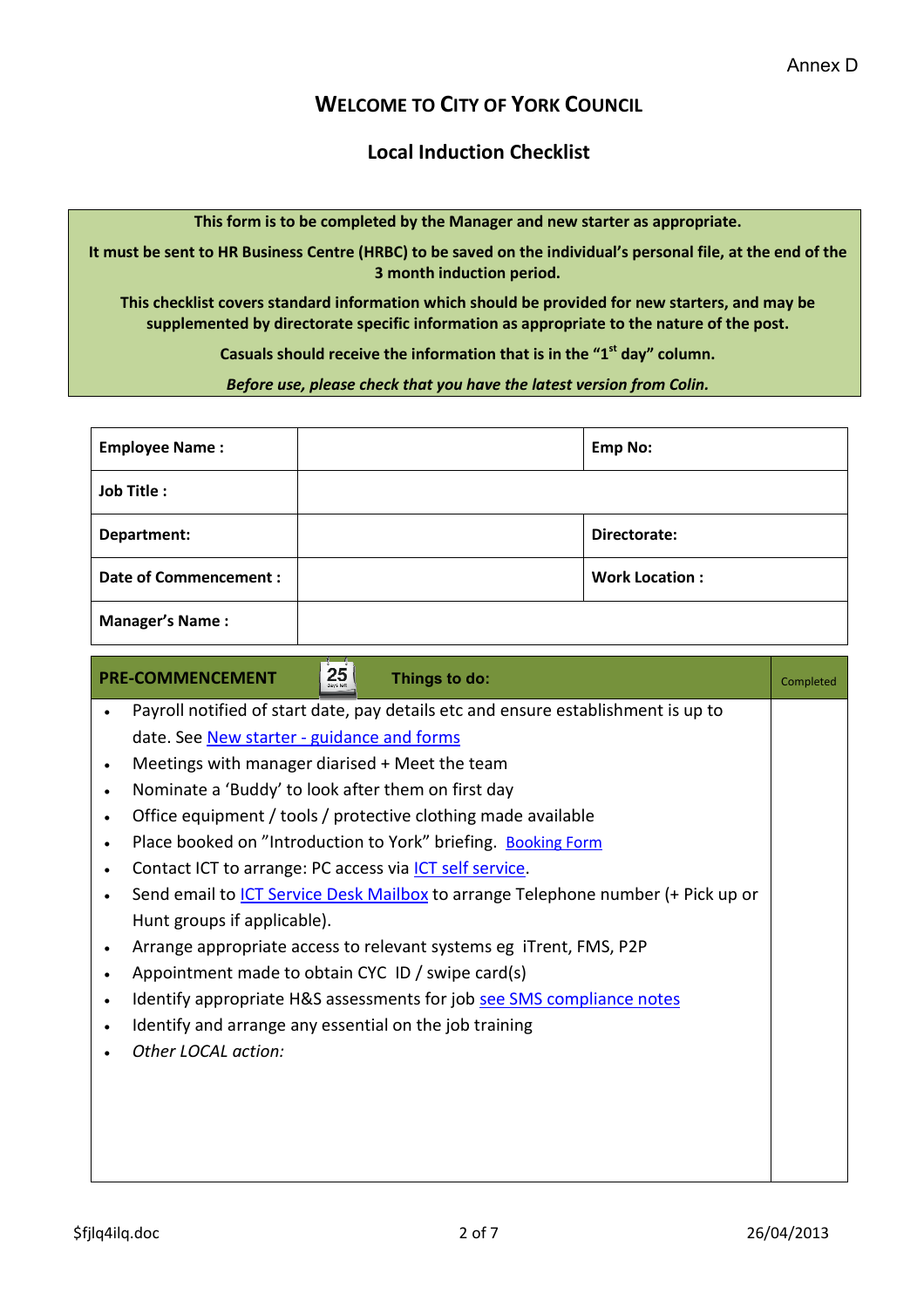## **WELCOME TO CITY OF YORK COUNCIL Local Induction Checklist**

|                             |                                                                  | By end of:             |                 |                 |                     |
|-----------------------------|------------------------------------------------------------------|------------------------|-----------------|-----------------|---------------------|
| <b>TOPIC</b>                | <b>Key Learning Points</b><br>(tick when completed, or show N/A) |                        | 1 <sup>st</sup> | 1 <sup>st</sup> |                     |
|                             |                                                                  | 1 <sup>st</sup><br>Day | Week            | <b>Month</b>    | 3rd<br><b>Month</b> |
| <b>OVERVIEW OF THE</b>      | <b>Welcome!</b>                                                  |                        |                 |                 |                     |
| <b>DEPARTMENT</b>           |                                                                  |                        |                 |                 |                     |
| <b>Structure</b>            | How the team / department / directorate fit<br>$\bullet$         |                        |                 |                 |                     |
|                             | together                                                         |                        |                 |                 |                     |
|                             | Other key teams the jobholder will come into<br>$\bullet$        |                        |                 |                 |                     |
|                             | contact with                                                     |                        |                 |                 |                     |
|                             | How the Council operates: be Connected<br>$\bullet$              |                        |                 |                 |                     |
| <b>Key people</b>           | Names / job titles of supervisors / managers<br>$\bullet$        |                        |                 |                 |                     |
|                             | within the department. Show the reporting                        |                        |                 |                 |                     |
|                             | line up, through to the Director                                 |                        |                 |                 |                     |
|                             | Link to Corporate Leadership Group page on<br>$\bullet$          |                        |                 |                 |                     |
|                             | Colin                                                            |                        |                 |                 |                     |
|                             | Other key names the employee will need as                        |                        |                 |                 |                     |
|                             | part of their job                                                |                        |                 |                 |                     |
| <b>Job Description</b>      | How the job fits into the organisation<br>$\bullet$              |                        |                 |                 |                     |
|                             | Review understanding of the Job Description<br>$\bullet$         |                        |                 |                 |                     |
|                             | Make clear job + team objectives (especially<br>$\bullet$        |                        |                 |                 |                     |
|                             | for first few months) + set Personal objectives                  |                        |                 |                 |                     |
| <b>ADMINISTRATION &amp;</b> | What does that mean for employees?                               |                        |                 |                 |                     |
| <b>PROCESSES at CYC</b>     |                                                                  |                        |                 |                 |                     |
| <b>Official paperwork</b>   | ID card + security<br>$\bullet$                                  |                        |                 |                 |                     |
| completed and               | Copy of appointment form signed with<br>$\bullet$                |                        |                 |                 |                     |
| returned to HRBC            | Contract No.                                                     |                        |                 |                 |                     |
|                             | Pension form completed, if necessary<br>$\bullet$                |                        |                 |                 |                     |
|                             | Collect P45 / P46 if possible<br>$\bullet$                       |                        |                 |                 |                     |
|                             | Ensure all paperwork / iTrent input is<br>٠                      |                        |                 |                 |                     |
|                             | completed and forwarded to payroll before                        |                        |                 |                 |                     |
|                             | monthly deadline                                                 |                        |                 |                 |                     |
|                             | Explain/issue Statement of Main Terms and<br>$\bullet$           |                        |                 |                 |                     |
|                             | Conditions including salary progression - ask                    |                        |                 |                 |                     |
|                             | to sign and return 1 copy                                        |                        |                 |                 |                     |
|                             | Next of kin form (to be completed and<br>٠                       |                        |                 |                 |                     |
|                             | returned)                                                        |                        |                 |                 |                     |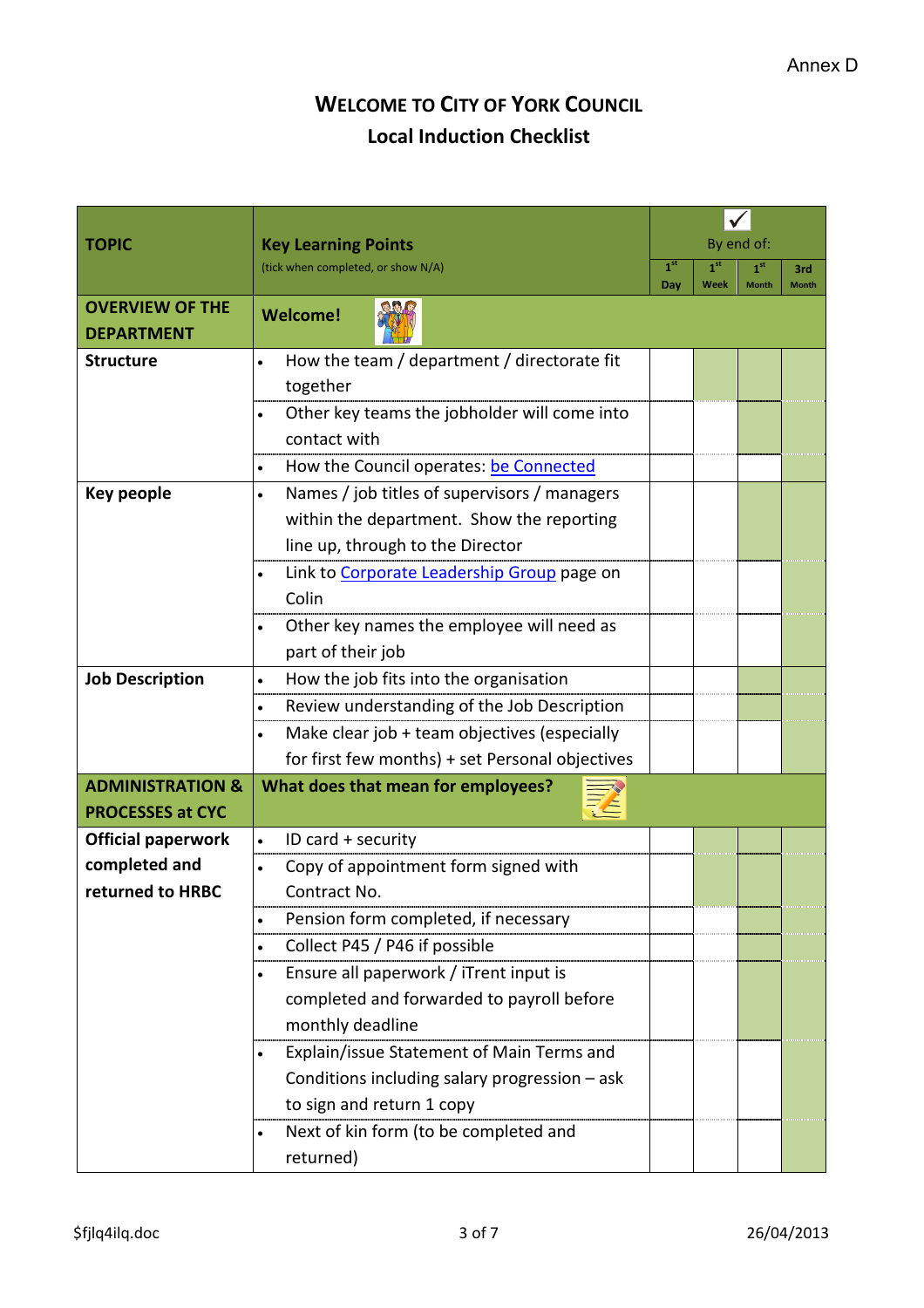| Administration             | IT user name                                              |  |  |  |
|----------------------------|-----------------------------------------------------------|--|--|--|
|                            | phone set up + use (voicemail/transfer/hold)<br>$\bullet$ |  |  |  |
|                            | Stationary / tools + where to access more<br>$\bullet$    |  |  |  |
| Payroll / Time             | Break / lunch times<br>$\bullet$                          |  |  |  |
| management                 | <b>Flexi sheets</b>                                       |  |  |  |
|                            | Rota / shift work<br>$\bullet$                            |  |  |  |
|                            | Holidays, and local rules (eg dates that cannot           |  |  |  |
|                            | be taken due to service needs)                            |  |  |  |
|                            | Annual Leave card                                         |  |  |  |
|                            | See Annual Leave entitlement calculator and               |  |  |  |
|                            | other useful documents                                    |  |  |  |
|                            | Overtime claims                                           |  |  |  |
| <b>Claims</b>              | Expenses, travel costs, making bookings,<br>$\bullet$     |  |  |  |
|                            | training courses / conferences                            |  |  |  |
| <b>Transport Issues</b>    | See Workplace Transport information to<br>$\bullet$       |  |  |  |
| where applicable           | explain the use of CYC cars, or for employees             |  |  |  |
|                            | using their own vehicles for work                         |  |  |  |
|                            | If using CYC vehicles: check and take copy of             |  |  |  |
|                            | Driving licence and Insurance                             |  |  |  |
|                            | Explain and issue Car Mileage Sheets see                  |  |  |  |
|                            | travel & subsistence policy                               |  |  |  |
|                            | Explain the use of Pool bikes see e-motion                |  |  |  |
| <b>Information systems</b> | Colin + add personal/ team info, inc photo<br>$\bullet$   |  |  |  |
|                            | <b>Outlook calendars</b><br>$\bullet$                     |  |  |  |
|                            | iTrent self service                                       |  |  |  |
|                            | FMS (if necessary)                                        |  |  |  |
| <b>Building</b>            | Open hours + access<br>$\bullet$                          |  |  |  |
|                            | Kitchen facilities<br>$\bullet$                           |  |  |  |
|                            | Protocols<br>$\bullet$                                    |  |  |  |
|                            | Re-cycling<br>٠                                           |  |  |  |
| Useful Contacts /          | IT helpdesk<br>$\bullet$                                  |  |  |  |
| <b>Support</b>             | Payroll + Benefits<br>$\bullet$                           |  |  |  |
|                            | Switchboard / name finder<br>$\bullet$                    |  |  |  |
|                            | Medical: York Hospitals NHS Foundation Trust<br>$\bullet$ |  |  |  |
|                            | <b>Employee Counselling service</b><br>$\bullet$          |  |  |  |
|                            | <b>First Contact Network (FCN)</b><br>$\bullet$           |  |  |  |
|                            | <b>Trade Unions</b><br>$\bullet$                          |  |  |  |
| In your team               | Teas/coffee/milk<br>$\bullet$                             |  |  |  |
|                            | <b>Emergency contact details</b><br>٠                     |  |  |  |
|                            | Post in / out                                             |  |  |  |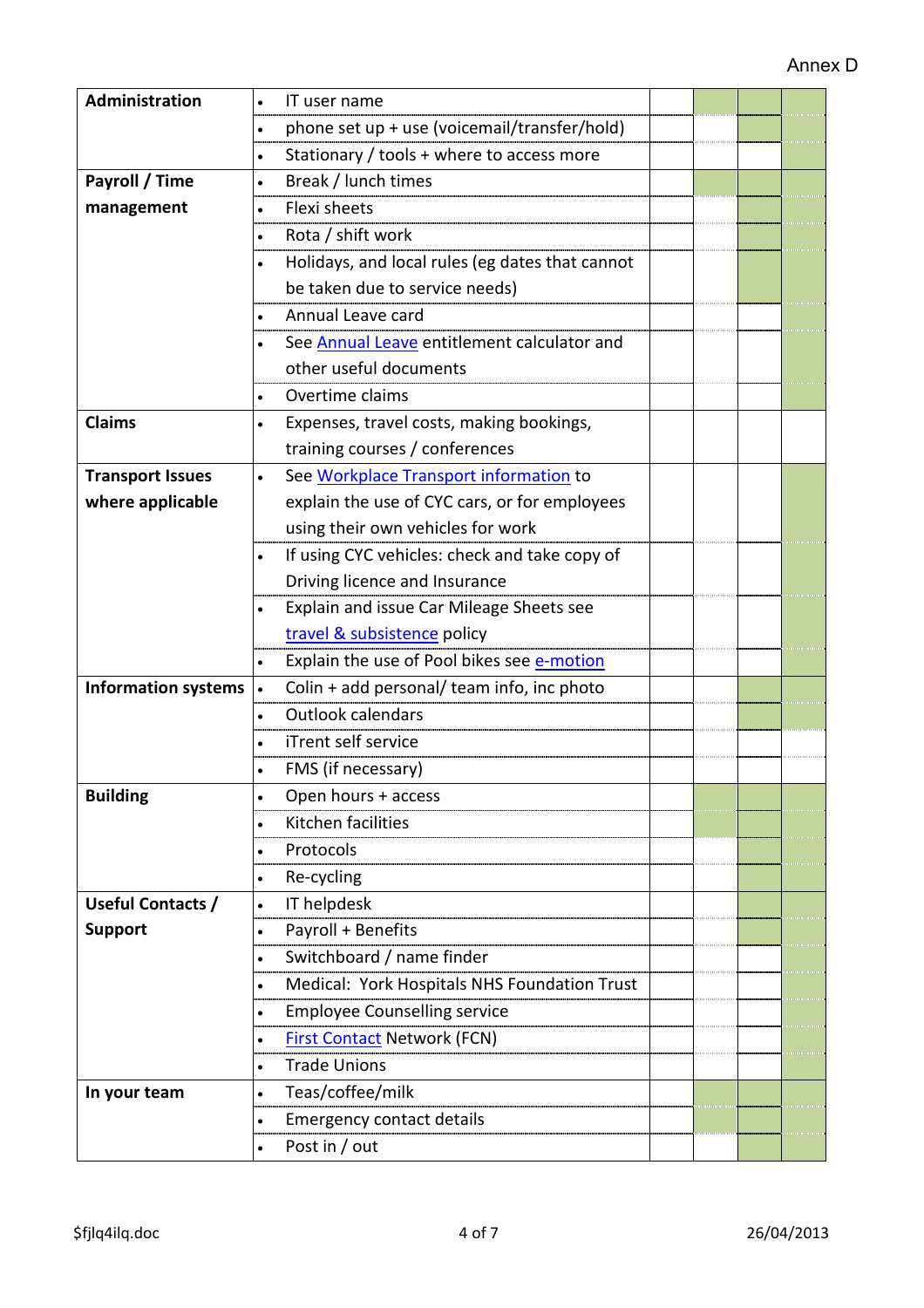| <b>Further</b>                               | Meet regularly with manager to review                          |  |  |
|----------------------------------------------|----------------------------------------------------------------|--|--|
|                                              | progress as part of the probationary                           |  |  |
| <b>Management</b><br><b>Responsibilities</b> | procedure.                                                     |  |  |
| (during first three                          | Set objectives in accordance with staff<br>$\bullet$           |  |  |
| months of                                    | appraisal scheme and review development                        |  |  |
| employment)                                  | needs                                                          |  |  |
|                                              | Ensure employee has attended "Working for                      |  |  |
|                                              | York" briefing/received notes of briefing                      |  |  |
| <b>POLICIES AND</b>                          | How does the Council support its employees?                    |  |  |
| <b>PROCEDURES</b>                            |                                                                |  |  |
| <b>Benefits</b>                              | Ensure employee has received the Voluntary<br>$\bullet$        |  |  |
|                                              | Benefits booklet from Your Rewards - staff                     |  |  |
|                                              | benefits and understands how to access                         |  |  |
|                                              | benefits, savings and discounts                                |  |  |
|                                              | Application / forms for benefits to non-casual                 |  |  |
|                                              | staff eg default entry into pension scheme,                    |  |  |
|                                              | <b>Staff Lottery etc</b>                                       |  |  |
|                                              | Pay scales: Where job sits, and how                            |  |  |
|                                              | increments work                                                |  |  |
|                                              | <b>Bus</b> ticket loan                                         |  |  |
|                                              | Salary sacrifice schemes for                                   |  |  |
|                                              | <b>Childcare Vouchers</b> and                                  |  |  |
|                                              | Cycle 2 Work loan                                              |  |  |
| Performance                                  | Team York programme<br>$\bullet$                               |  |  |
| management                                   | PDR's                                                          |  |  |
|                                              | Learning & Development                                         |  |  |
|                                              | Capability process<br>$\bullet$                                |  |  |
| <b>Absence</b>                               | Reporting absence<br>$\bullet$                                 |  |  |
| management                                   | Self certification + RTW interviews<br>$\bullet$               |  |  |
|                                              | Sickness triggers<br>$\bullet$                                 |  |  |
|                                              | Employee Counselling (self referral) +<br>$\bullet$            |  |  |
|                                              | Occupational Health service                                    |  |  |
| <b>Codes of conduct</b>                      | <b>Code of Conduct</b><br>$\bullet$                            |  |  |
|                                              | <b>Declaration of Staff Conflict of Interests</b><br>$\bullet$ |  |  |
|                                              | <b>Gifts &amp; Hospitality</b>                                 |  |  |
|                                              | Confidentiality<br>$\bullet$                                   |  |  |
|                                              | Electronic Communications policy <b>ECP</b><br>$\bullet$       |  |  |
| <b>Equality</b>                              | CYC's Equality policy + what to be aware of in<br>$\bullet$    |  |  |
|                                              | this particular job                                            |  |  |
|                                              | Ensure employee is aware of the <b>Employment</b><br>$\bullet$ |  |  |
|                                              | of Disabled People procedure and guidelines                    |  |  |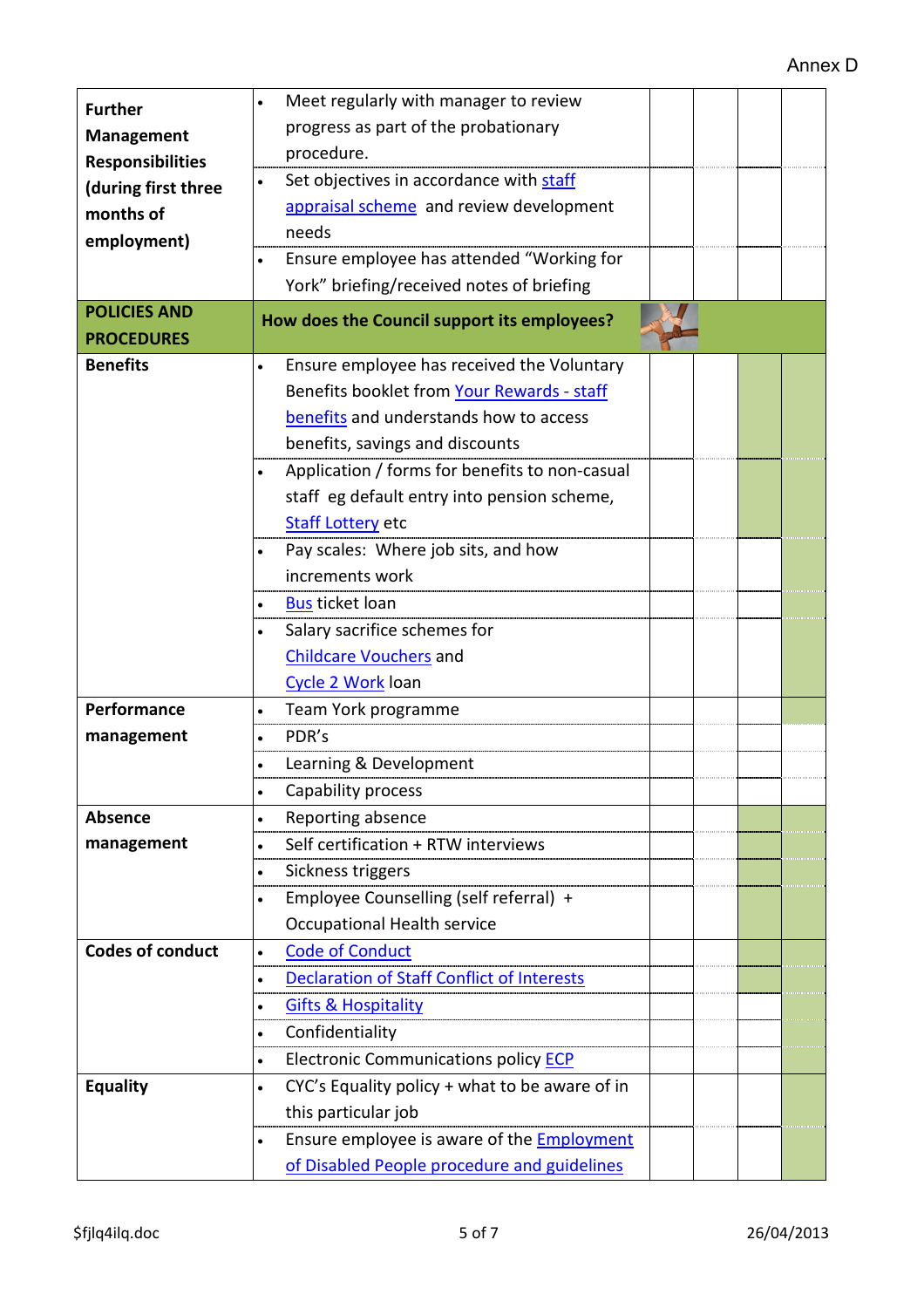| <b>Dignity at Work</b>     | <b>Policy and Guidelines</b><br>٠                         |  |  |  |  |
|----------------------------|-----------------------------------------------------------|--|--|--|--|
|                            | <b>First Contact support</b><br>$\bullet$                 |  |  |  |  |
| <b>Disciplinary &amp;</b>  | Overview of policies and access to HR pages<br>$\bullet$  |  |  |  |  |
| <b>Grievance</b>           | and A-Z on Colin                                          |  |  |  |  |
| <b>PROTOCOLS &amp;</b>     | <b>Working for the Council</b>                            |  |  |  |  |
| <b>HOUSEKEEPING</b>        |                                                           |  |  |  |  |
| <b>Health &amp; Safety</b> | Risk assessment - need for job specific<br>$\bullet$      |  |  |  |  |
|                            | training? (eg manual handling / use of specific           |  |  |  |  |
|                            | equipment)                                                |  |  |  |  |
|                            | Access to Health & Safety information on Colin            |  |  |  |  |
|                            | Arranged attendance on specialist training<br>$\bullet$   |  |  |  |  |
|                            | courses e.g. manual handling/food hygiene as              |  |  |  |  |
|                            | appropriate                                               |  |  |  |  |
|                            | First Aiders + Accident book                              |  |  |  |  |
|                            | Eye Test examination information - eye test               |  |  |  |  |
|                            | form and recommendation of optician                       |  |  |  |  |
|                            | Other LOCAL specific aspects:<br>$\bullet$                |  |  |  |  |
|                            |                                                           |  |  |  |  |
| <b>Evacuations</b>         | Fire Evacuation procedure and test                        |  |  |  |  |
|                            | arrangements for all locations they work from             |  |  |  |  |
|                            | Fire Warden system + last one in                          |  |  |  |  |
|                            | office/workplace to take card from blue box               |  |  |  |  |
| <b>SMART</b> working       | Explain Hot-desking<br>$\bullet$                          |  |  |  |  |
|                            | Principles behind Flexible working<br>$\bullet$           |  |  |  |  |
|                            | opportunities                                             |  |  |  |  |
|                            | Discuss working from home needs where                     |  |  |  |  |
|                            | appropriate (eg Entrust card or other                     |  |  |  |  |
|                            | equipment)                                                |  |  |  |  |
| <b>Communications</b>      | Team meeting arrangements<br>$\bullet$                    |  |  |  |  |
|                            | Colin + buzz<br>$\bullet$                                 |  |  |  |  |
|                            | standard signatures / out of office<br>$\bullet$          |  |  |  |  |
|                            | Standard formats (CYC logo/departmental and<br>$\bullet$  |  |  |  |  |
|                            | styles                                                    |  |  |  |  |
| <b>Decision making</b>     | Sign off process i.e. what goes to cabinet /<br>$\bullet$ |  |  |  |  |
| process                    | members, role of CMT etc                                  |  |  |  |  |
| <b>Finances</b>            | Authority to sign off (where relevant)<br>$\bullet$       |  |  |  |  |
|                            | Who to request authorisation from<br>$\bullet$            |  |  |  |  |